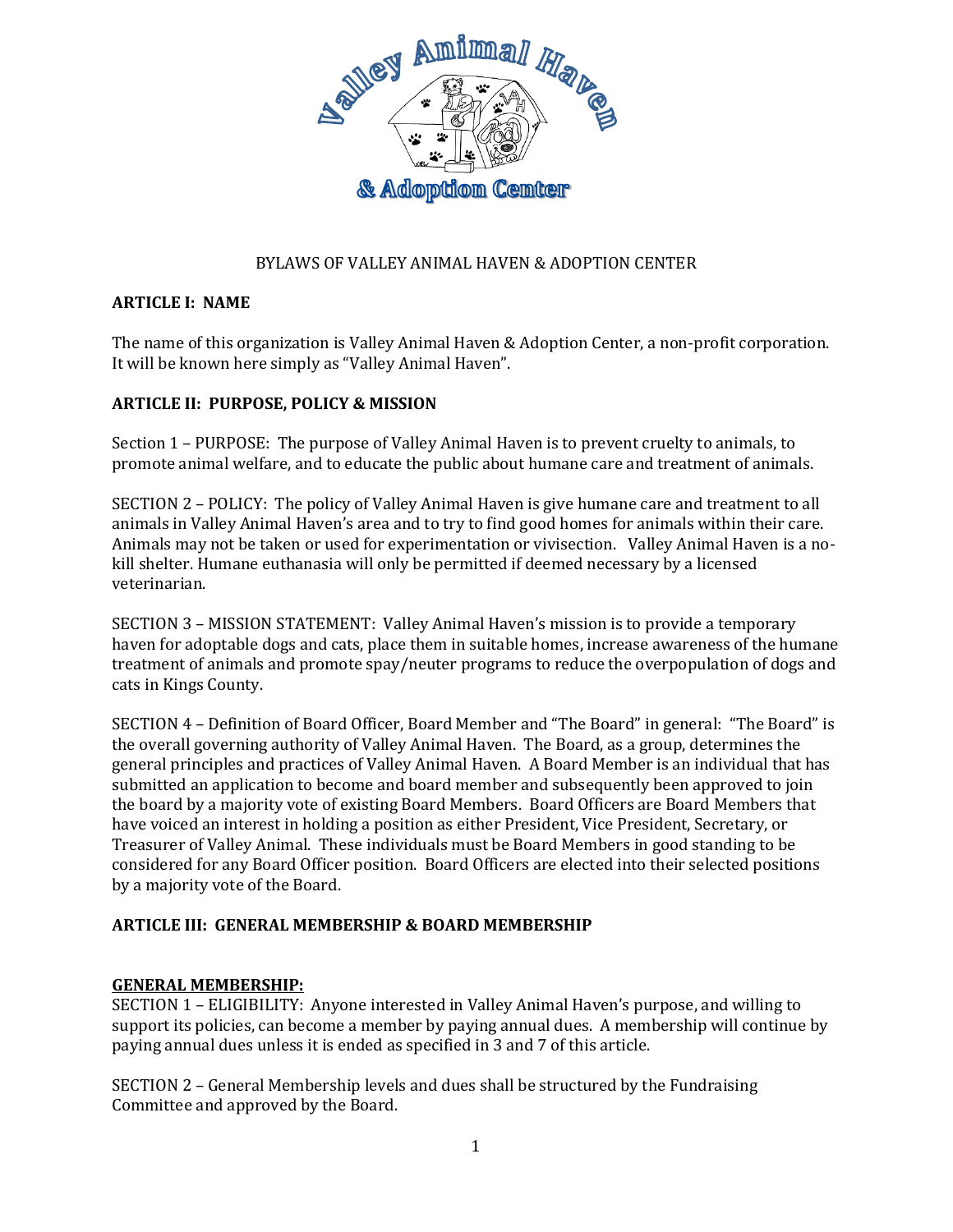General Membership starts on the date an application, and membership fees, are received. Student members must be between the ages of 14 years and 18 years and must have signed parental permission. Honorary members are elected by the Board in recognition of noteworthy humane acts.

SECTION 3 – TERM, DUES PAYMENT: Senior citizen, Student, Individual, Family and Patron memberships are for one year. The Chairperson of the Fundraising Committee will send renewal notices before a membership expires. A second notice will be sent when dues are 60 days late. If dues are not paid within 90 days, the membership will be dropped.

SECTION 4 – TRANSFERRAL, ASSIGNMENTS: Membership is not transferable or assignable.

### **BOARD MEMBERSHIP:**

SECTION 5- Board Membership applications must be submitted to the Board for approval prior to a Board Membership applicant being allowed to vote on any issues affecting Valley Animal Haven. Voting members may cast one vote at any general meeting, or in any referendum.

SECTION 6 – RIGHTS: Voting members have the right to elect Board Officers and to serve on committees. No voting member who is a paid employee or who is the parent, child, or spouse of a paid employee of Valley Animal Haven may serve on any committee whose responsibilities in any way affect personnel policy or personnel salaries of Valley Animal Haven. The Board Officers shall settle all disputes of interpretation of this section.

SECTION 7 – RESIGNATION: A Board Officer or Board Member may resign at any time by sending written notice to the Board President.

SECTION 8 – EXPULSION: A Board Officer or Board Member may be expelled for good reason by a two-thirds vote of the Board. Expulsion may be appealed to the membership at the next ensuing monthly meeting by sending a notice of appeal to the Board Secretary 10 days prior to that meeting.

#### **ARTICLE IV: MEETINGS**

(eliminated previous Section 1 item regarding Annual Meeting) SECTION 1 – GENERAL MEETINGS: General meetings will be held at a time and place designated by the Board.

SECTION 2 – SPECIAL MEETINGS: Special meetings of the Board Officers may be called by or at the request of the President or at least three (3) Board Officers, at a time and place determined by the person or persons calling the meeting. Notice of such meeting shall be delivered personally, by mail, email or by telephone, to each current Board Officer, at least three (3) days prior to such meeting. Any Board Officer may waive notice of such meeting.

SECTION 3 – AUTHORITY: At any meeting, only the members present, whether in person or via telephone, have the authority to conduct business. Decisions at any meeting will be made by majority vote of those present and voting. No proxy voting will be allowed.

SECTION 4 – ADVANCE NOTICE: The Board Secretary will give public notice at least 7 days before any general meeting.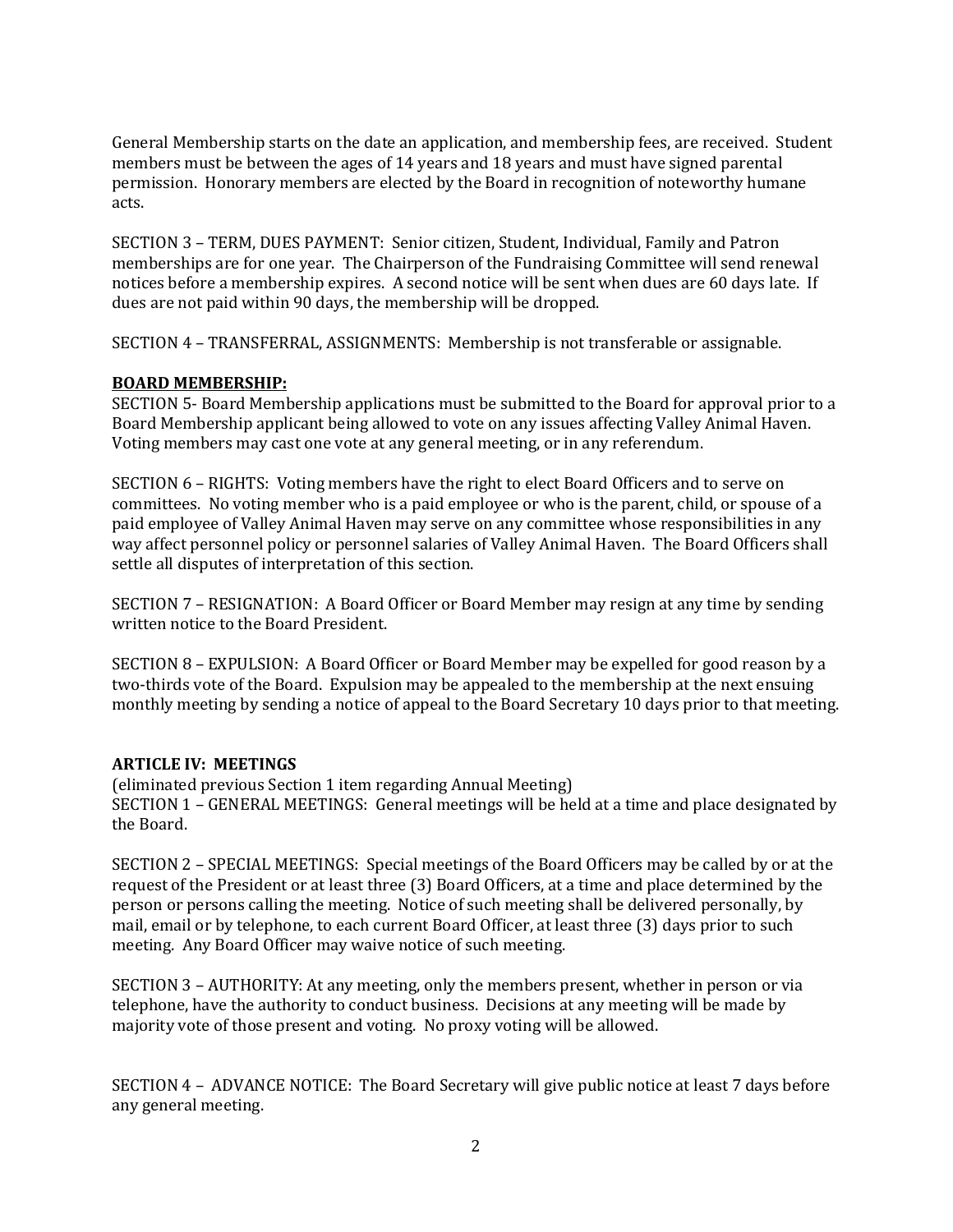SECTION 5 – QUORUM: A Quorum will be required to facilitate the transaction of any business at any monthly or special meetings. A quorum will consist of a minimum of two board officers and two board members. These board members must be in good standing.

SECTION 6 – VOTING: Except when specified otherwise in these bylaws, decisions at any meeting will be made by majority vote of the Board Officers and Board Members present at the meeting. Each Board Member has one vote. No proxy voting will be allowed.

SECTION 7 – MISSED MEETINGS: If any Board Member misses three consecutive meetings without having been excused by the Board President or Secretary with the approval of the Board, or misses one-third of the regularly scheduled meetings during the previous 12 months, that Officer will be considered to have resigned.

SECTION 8 – DEFINITION OF "MEMBERS IN GOOD STANDING". A member in good standing is one who upholds the rules and regulations of Valley Animal Haven as set forth in these bylaws. A member in good standing is one who represents Valley Animal Haven in a professional manner and does not slander or cause scandal for the shelter. A member in good standing attends monthly board meetings and adds positive and constructive input regarding the activities of Valley Animal Haven.

# **ARTICLE V: BOARD OFFICERS**

SECTION 1 – PURPOSE: The concerns, direction, and management of the affairs of Valley Animal Haven shall be vested in the Board Officers.

SECTION 2 – SIZE, QUALIFICATIONS: This Board will have at least four officers and it will have a maximum of seven officers. At any time when the number of officers shall be fewer than four, the remaining officers shall add to their number until there be not fewer than four in office, but no act of Valley Animal Haven shall be void at any time merely because there are fewer than four board officers.

Only board members may be elected into board officer positions. No voting member who is a paid employee or who is the parent, child, or spouse of a paid employee of Valley Animal Haven may serve on any committee whose responsibilities in any way affect personnel policy or personnel salaries of Valley Animal Haven. Only one member of a household or immediate family (parent, child, spouse) may serve as a Board Officer.

SECTION 3 – ELECTION, TERM: Board Officers will be elected, as often as necessary to fill vacancies, by a majority vote of the voting members. Officers will serve for a period of two years. A Board Officer can hold the same office for consecutive terms if elected to do so by a majority vote of Board Officers and Board Members.

SECTION 4 – VACANCIES: In case any Board Officer shall by death, resignation, incapacity to act, or otherwise cease to be an Officer during his or her term, his or her successor shall be chosen by the Board to serve until the next monthly meeting of the board members. At such meeting, the active board members shall elect an Officer to fill the unexpired term of the resigning Officer.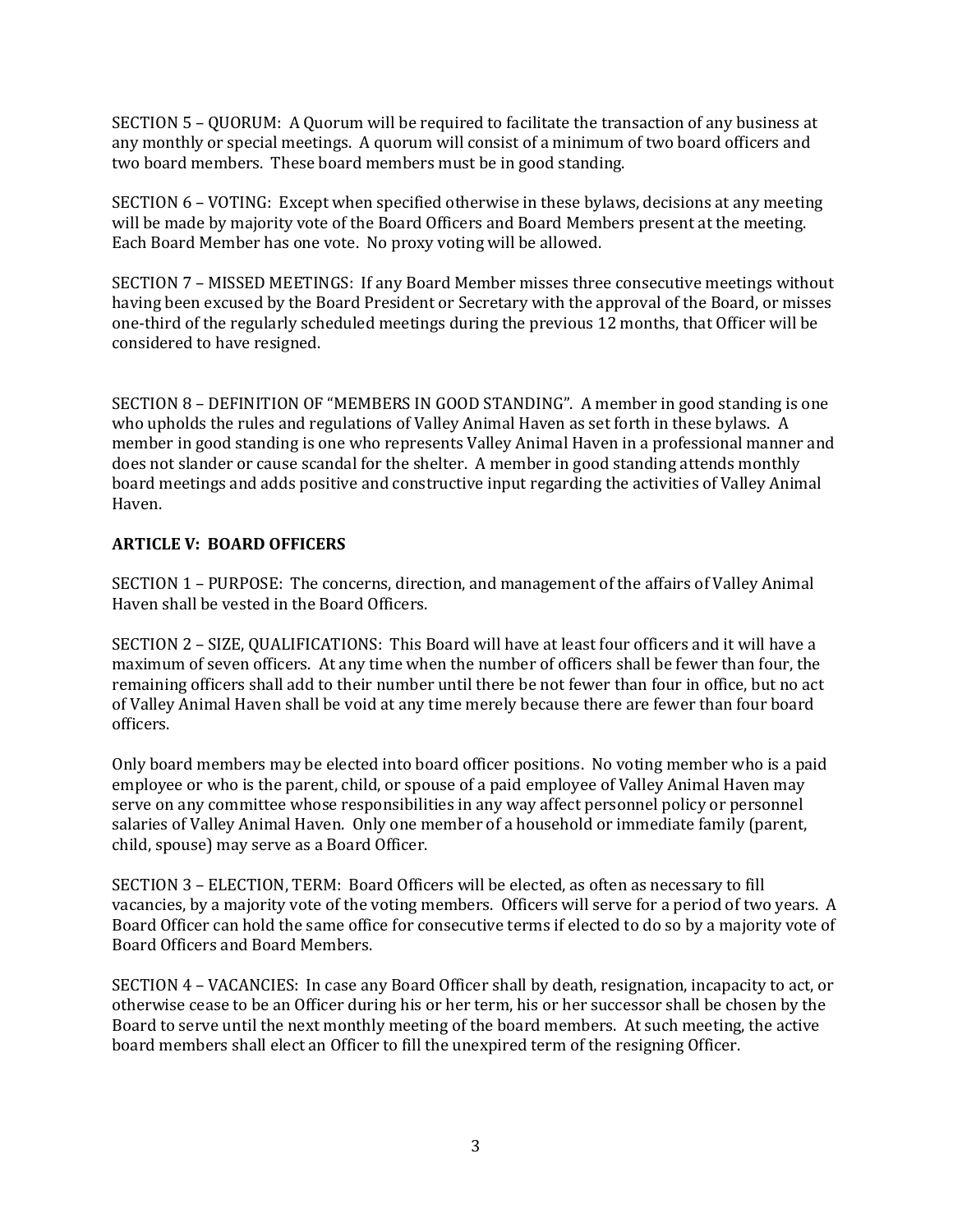SECTION 5 – VOLUNTEER STATUS AND COMPENSATION: Board Officers , Board Members and committee members serve as unpaid volunteers, but may be reimbursed, with the approval of the Board, for expenses resulting from their official duties.

SECTION 6 – POWERS, RESPONSIBILITIES: The Board will have full power to do everything necessary to promote Valley Animal Haven's welfare. The Board's powers and responsibilities, among others include: managing Valley Animal Haven's affairs and property, and making agreements to provide shelter facilities and vehicles to carry out the programs of Valley Animal Haven.

SECTION 7 – CODE OF CONDUCT: Board Officers and members shall not act in a manner inconsistent with their duties to the organization, or in a manner that allows them, by virtue of their position on the board, to obtain either personal or professional advantage for themselves, their family members or close associates.

SECTION 8 – BOOKS AND RECORDS: Every Board Officer shall have the absolute right at any reasonable time to inspect all books, records, and documents of every kind. Inspection may be made in person or by agent or attorney, and the right to inspection shall include the right to copy and make extracts.

SECTION 9 – RECORD-KEEPING: The corporation shall keep correct and complete books and records of account; of the minutes of the meetings of the members, the Board, and any committee(s) authorized to act for the Board. Books and records shall be kept in a manner consistent with good business practices and in such a manner as set out in the policies and procedures of the board.

## **ARTICLE VI – OFFICERS**

SECTION 1 – PRESIDENT: The Board shall designate one (1) of its members to act as President of the Board, to preside at meetings of the Board, but to have no authority or power to act for the corporation unless specifically authorized to do so by resolution passed by the Board. The President shall preside at all meetings of the Board and shall supervise the affairs of the corporation and the activities of the officers. The President has the authority to countersign with the Treasurer any deeds, mortgages, bonds, contracts, or other instruments, which the Board has authorized to be executed, except where the Board has expressly delegated the signing to some other officer or agent. The President shall perform all duties incident to the office of the President, and such other duties as may be prescribed by the Board.

SECTION 2 – VICE PRESIDENT: The Vice President is to actively assist the President and to perform the duties of the President in the President's absence. The Vice President shall fill all functions of the President when the latter is incapacitated, is unavailable, or for any reason cannot attend.

SECTION 3 – SECRETARY: The Secretary is to take the minutes of each meeting; to distribute copies of the minutes to each Board Member; to make copies of the minutes available to any other member on request; to keep all non-financial books and records available for inspection; to have custody of Valley Animal Haven's records, bylaws, and archives, unless any or all of these are to be placed in the care of others by the Board; to send agendas of meetings to each Board Officer; to give advance notice of meetings as specified elsewhere in these bylaws to general membership; to receive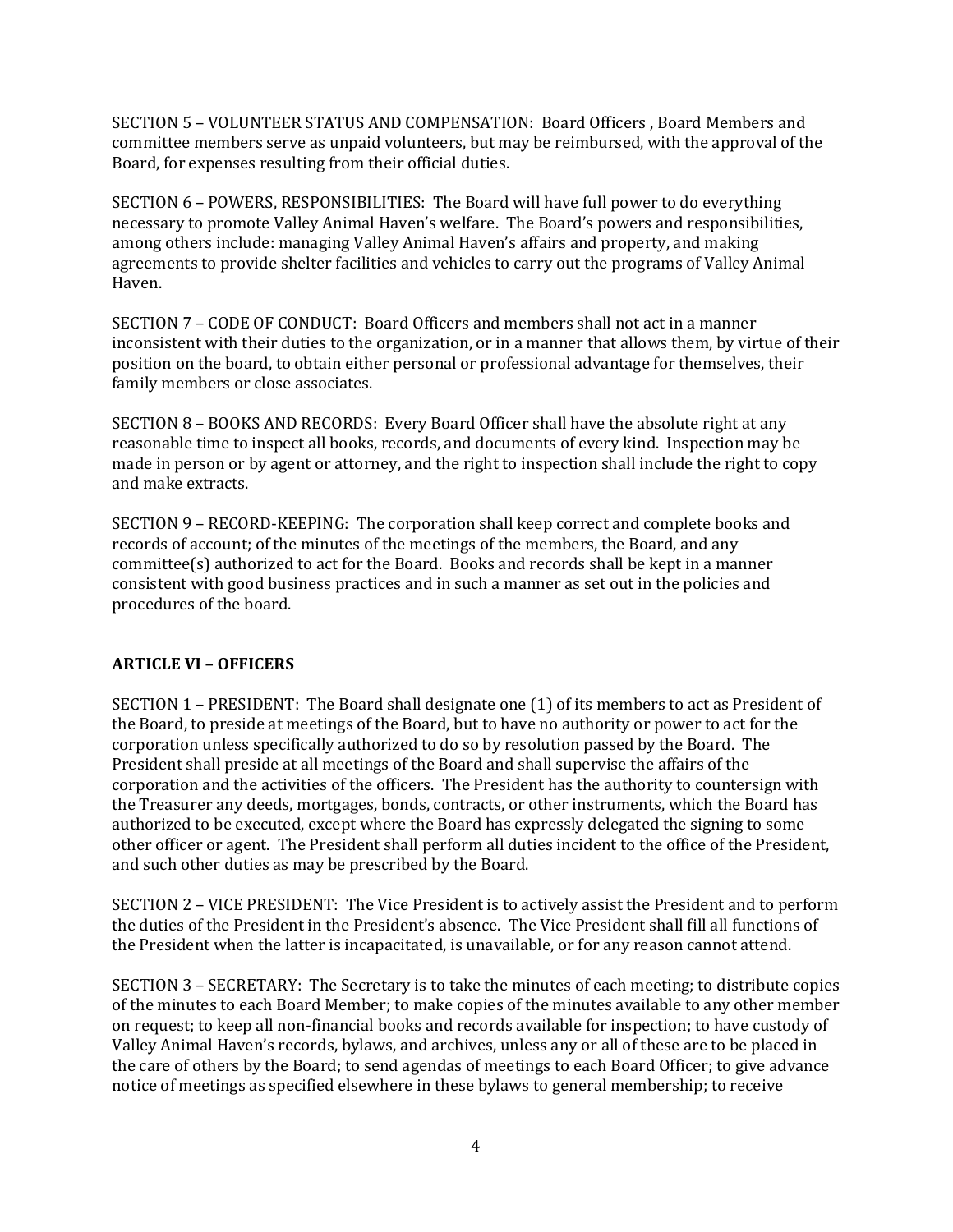correspondence; to report correspondence to the Board; to answer correspondence unless directed otherwise by the Board; and to perform other duties the Board may assign.

SECTION 4 – TREASURER: The Treasurer is to keep and have custody of all financial records; to submit a monthly income and expense report. Submit an analysis of income, expenditures, assets, and liabilities to the Board and to the membership at the annual meeting; to deposit in Valley Animal Haven's name in banks or trust companies designated by the Board all money received; to disburse funds as specified I the budget approved by the Board; to countersign with the President, any papers regarding Valley Animal Haven's interest in the sale of securities or other assets or in the settlement of estates or trusts; to perform duties generally the same as those of other treasurers in similar organizations.

## **ARTICLE VII – COMMITTEES**

SECTION 1 – SPECIAL COMMITTEES, CHAIRPERSONS, MEMBERSHIPS: The following shall be the standing committees: Fund Raising and Publicity, and Audit Committee. The Board may also create special committees for any necessary purposes.

Chairpersons are appointed by the Board and must submit a written report on planned activities to the Board. Board Officers are expected to serve as the chairperson on at least one fundraising activity per calendar year. Membership on all committees, except the Audit Committee, is open to any voting member with the approval of the Chairperson.

SECTION 2 – FUNDRAISING: This committee must have at least two (2) Board Members. Volunteers of Valley Animal Haven in general may also be members of this committee; however they may not serve as Chairperson.

The duties of this committee shall be to plan all fund raising events. Plans for all activities must be presented to the Board for confirmation at least 30 days prior to such activities taking place.

#### **ARTICLE VIII – RULES**

SECTION 1 – All membership, Board, and committee meetings will be conducted according to the rules in the latest edition of Robert's Rules of Order.

SECTION 2 – No original founder of the organization, while in a paid position with Valley Animal Haven, can be terminated from said position for any reason other than proven, and legally tried, embezzlement charges or tried and proven animal abuse as defined by all applicable laws. This article cannot be changed or altered until after the death of all originating corporation founders.

#### ARTICLE IX – DISASTERS AND EMERGENCIES

SECTION 1 – DISASTER: In the event of any emergency caused by enemy action, nuclear disaster or accident, story, fire, flood, earthquake, explosion, or other cause, and resulting in the death, disability, or inability to convene or function, of a quorum of the members of the Board, any one (1) or more of the remaining Board Officers shall have the power to act in place and stead of such quorum, and to take such action he/she may judge necessary to carry on the functions of the Board during the period of emergency. Such action may include the appointment of new Board Officers,